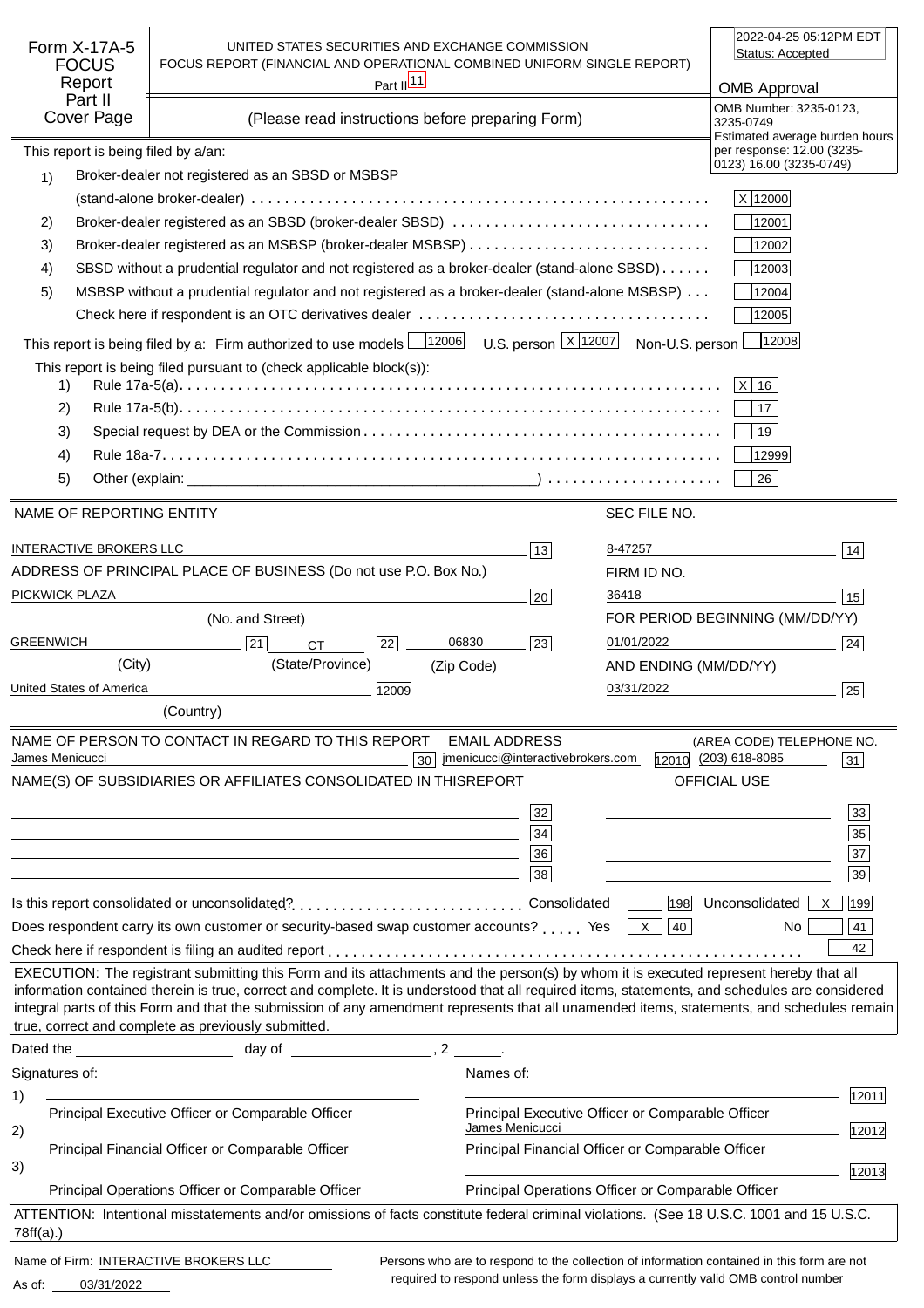|                                   | COMPUTATION OF NET CAPITAL (FILER NOT AUTHORIZED TO USE MODELS)                                                                                                                                                                                                | 2022-04-25 05:12PM EDT<br>Status: Accepted |
|-----------------------------------|----------------------------------------------------------------------------------------------------------------------------------------------------------------------------------------------------------------------------------------------------------------|--------------------------------------------|
| <b>FOCUS</b><br>Report<br>Part II | Items on this page to be reported by a: Stand-Alone Broker-Dealer (Not Authorized to use models)<br>Stand-Alone SBSD (Not Authorized to use models)<br>Broker-Dealer SBSD (Not Authorized to use models)<br>Broker-Dealer MSBSP (Not Authorized to use models) |                                            |

# Computation of Net Capital

|                                                                                                                                      |  |                                 |              | 3480<br>\$<br>6,514,823,909         |
|--------------------------------------------------------------------------------------------------------------------------------------|--|---------------------------------|--------------|-------------------------------------|
|                                                                                                                                      |  |                                 |              | $0)$ 3490<br>$\frac{1}{2}$          |
|                                                                                                                                      |  |                                 |              | \$<br>6,514,823,909 3500            |
| 4. Add:                                                                                                                              |  |                                 |              |                                     |
| A. Liabilities subordinated to claims of creditors allowable in computation of net capital                                           |  |                                 |              | \$<br>3520<br>$\Omega$              |
|                                                                                                                                      |  |                                 |              | $\mathbf{0}$<br>3525                |
|                                                                                                                                      |  |                                 |              | 6,514,823,909 3530<br>$\mathfrak s$ |
| 6. Deductions and/or charges                                                                                                         |  |                                 |              |                                     |
| A. Total nonallowable assets from Statement of Financial Condition \$ 417,195,634 3540                                               |  |                                 |              |                                     |
| 1. Additional charges for customers' and non-customers' security accounts \$                                                         |  | $\mathbf{0}$                    | 3550         |                                     |
| 2. Additional charges for customers' and                                                                                             |  |                                 |              |                                     |
|                                                                                                                                      |  | $\mathbf 0$                     | 3560         |                                     |
| 3. Additional charges for customers' and                                                                                             |  |                                 |              |                                     |
| non-customers' security-based swap accounts\$                                                                                        |  |                                 | 12051        |                                     |
| 4. Additional charges for customers' and non-customers' swap accounts                                                                |  | $\frac{1}{2}$                   | 12052        |                                     |
|                                                                                                                                      |  | $\frac{1}{\sqrt{2}}$<br>729,921 | 3570         |                                     |
| 3450                                                                                                                                 |  |                                 |              |                                     |
| C. Aged short security differences-less                                                                                              |  |                                 |              |                                     |
| reserve of $\dots\dots\dots\dots\dots\dots$ \$<br>$\overline{0}$<br> 3460                                                            |  | $\frac{1}{2}$<br>$\mathbf 0$    | 3580         |                                     |
| $\overline{0}$<br> 3470                                                                                                              |  |                                 |              |                                     |
| D. Secured demand note deficiency                                                                                                    |  | \$<br>0                         | 3590         |                                     |
| E. Commodity futures contracts and spot commodities -                                                                                |  |                                 |              |                                     |
|                                                                                                                                      |  | $\mathbf 0$                     | 3600         |                                     |
|                                                                                                                                      |  | \$ 402,253,616                  | 3610         |                                     |
| G. Deductions for accounts carried under Rules $15c3-1(a)(6)$ and $(c)(2)(x)$                                                        |  | $\frac{1}{2}$                   | $0$ 3615     |                                     |
|                                                                                                                                      |  |                                 |              | \$(<br>820,179,171) 3620            |
| 7. Other additions and/or allowable credits (list) $\dots \dots \dots \dots \dots \dots \dots \dots \dots \dots \dots \dots \dots \$ |  |                                 |              | $0 \mid 3630$                       |
|                                                                                                                                      |  |                                 |              | 5,694,644,738 3640                  |
| 9. Haircuts on securities other than security-based swaps                                                                            |  |                                 |              |                                     |
|                                                                                                                                      |  | $\mathbf{0}$                    | 3660         |                                     |
| B. Subordinated securities borrowings \$<br>C. Trading and investment securities                                                     |  | 0                               | 3670         |                                     |
| 1. Bankers' acceptances, certificates of deposit, commercial paper, and                                                              |  |                                 |              |                                     |
| money market instruments. $\ldots \ldots \ldots \ldots \ldots \ldots \ldots \ldots \ldots$ \$                                        |  | 0                               | 3680         |                                     |
| 2. U.S. and Canadian government obligations \$                                                                                       |  | 29,566,618 3690                 |              |                                     |
| 3. State and municipal government obligations \$                                                                                     |  |                                 | 0   3700     |                                     |
|                                                                                                                                      |  |                                 | $0$ 3710     |                                     |
|                                                                                                                                      |  | $\mathbf{0}$                    | 3720         |                                     |
|                                                                                                                                      |  | $\mathbf 0$                     | 3730         |                                     |
|                                                                                                                                      |  | $\Omega$                        | 3732         |                                     |
| 8. Risk-based haircuts computed under 17 CFR 240.15c3-1a                                                                             |  |                                 |              |                                     |
|                                                                                                                                      |  |                                 | 12028        |                                     |
| 9. Other securities                                                                                                                  |  |                                 | $0 \ \ 3734$ |                                     |
|                                                                                                                                      |  | $\mathbf{0}$                    | 3650         |                                     |
|                                                                                                                                      |  | 2,116,193 3736                  |              |                                     |
| 10. Haircuts on security-based swaps \$                                                                                              |  |                                 | 12053        |                                     |
|                                                                                                                                      |  |                                 | 12054        |                                     |
|                                                                                                                                      |  |                                 |              | 31,682,811) 3740<br>$$^{(})$        |
|                                                                                                                                      |  |                                 |              | 5,662,961,927 3750<br>\$            |
|                                                                                                                                      |  |                                 |              |                                     |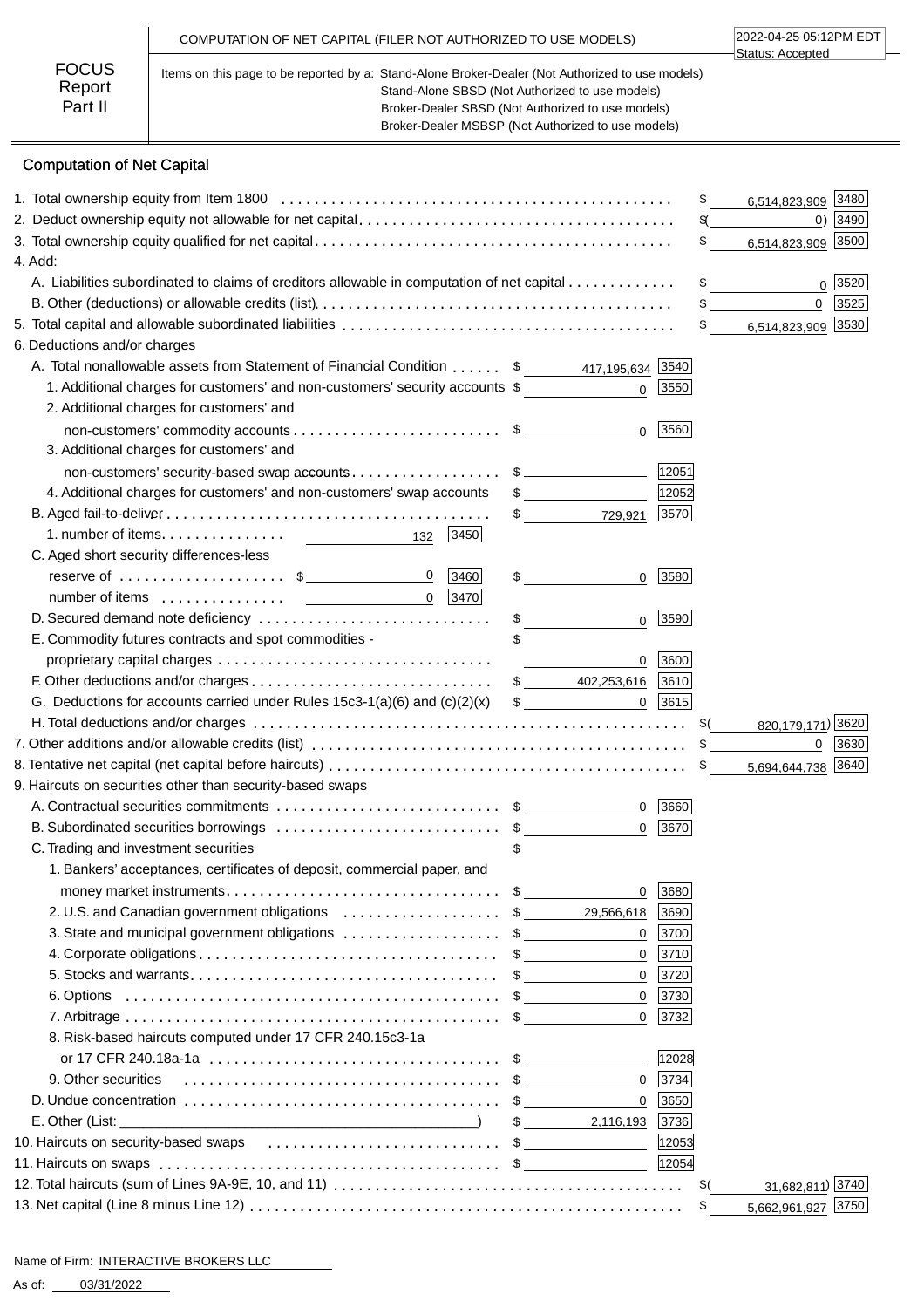|                        |                                         | COMPUTATION OF MINIMUM REGULATORY CAPITAL REQUIREMENTS                              | 2022-04-25 05:12PM EDT |
|------------------------|-----------------------------------------|-------------------------------------------------------------------------------------|------------------------|
| <b>FOCUS</b><br>Report | Items on this page to be reported by a: | Stand-Alone Broker-Dealer<br>Broker-Dealer SBSD (other than OTC Derivatives Dealer) | ∃Status: Accepted      |
| Part II                |                                         | <b>Broker-Dealer MSBSP</b>                                                          |                        |

# Calculation of Excess Tentative Net Capital (If Applicable)

|                                                                                                                           |   | 5,694,644,738 3640 |            |
|---------------------------------------------------------------------------------------------------------------------------|---|--------------------|------------|
|                                                                                                                           |   |                    | 12055      |
|                                                                                                                           |   |                    |            |
| 4. Tentative net capital in excess of 120% of minimum tentative net capital requirement reported on Line 2                |   | $\frac{1}{2}$      | 0 12057    |
| <b>Calculation of Minimum Net Capital Requirement</b>                                                                     |   |                    |            |
| 5. Ratio minimum net capital requirement                                                                                  |   |                    |            |
| A. 62/3% of total aggregate indebtedness (Line Item 3840) $\ldots$ \$                                                     |   |                    | 3756       |
| B. 2% of aggregate debit items as shown in the Formula for Reserve Requirements pursuant to Rule 15c3-3 \$                |   | 885,974,991 3870   |            |
| i. Minimum CFTC net capital requirement (if applicable) $\ldots \ldots \ldots$ \$ ______ 186,926,491 7490                 |   |                    |            |
| C. Percentage of risk margin amount computed under 17 CFR 240.15c3-1(a)(7)(i) or (a)(10) $\ldots \ldots \ldots$ \$        |   |                    | 12058      |
| D. For broker-dealers engaged in reverse repurchase agreements, 10% of the amounts in 17 CFR 240.15c3-1(a)(9)(i)-(iii) \$ |   |                    | 12059      |
| E. Minimum ratio requirement (sum of Lines 5A, 5B, 5C, and/or 5D, as applicable) \$ ______ 885,974,991  12060             |   |                    |            |
|                                                                                                                           |   | 186,926,491 3880   |            |
|                                                                                                                           |   |                    |            |
|                                                                                                                           |   |                    |            |
| 9. Net capital and tentative net capital in relation to early warning thresholds                                          |   |                    |            |
| A. Net capital in excess of 120% of minimum net capital requirement reported on Line 7  \$ 4,599,791,938 12061            |   |                    |            |
| B. Net capital in excess of 5% of combined aggregate debit items as shown in the Formula for                              |   |                    |            |
|                                                                                                                           |   |                    |            |
| Computation of Aggregate Indebtedness (If Applicable)                                                                     |   |                    |            |
| 10. Total aggregate indebtedness liabilities from Statement of Financial Condition (Item 1230)  \$                        |   |                    | 3790       |
| 11. Add                                                                                                                   |   |                    |            |
| 3800                                                                                                                      |   |                    |            |
| B. Market value of securities borrowed for which no equivalent                                                            |   |                    |            |
| 3810                                                                                                                      |   |                    |            |
| 3820<br>C. Other unrecorded amounts (list) $\ldots$ \$                                                                    |   |                    |            |
|                                                                                                                           |   |                    | 3830       |
| 12. Deduct: Adjustment based on deposits in Special Reserve Bank Accounts (see Rule 15c3-1(c)(1)(vii))                    |   |                    | 3838       |
| 13. Total aggregate indebtedness (sum of Line Items 3790 and 3830) \$                                                     |   |                    | 3840       |
| 14. Percentage of aggregate indebtedness to net capital (Item 3840 divided by Item 3750)  %                               |   |                    | 3850       |
| 15. Percentage of aggregate indebtedness to net capital after anticipated capital withdrawals                             |   |                    |            |
|                                                                                                                           | % |                    | 3853       |
| <b>Calculation of Other Ratios</b>                                                                                        |   |                    |            |
| 16. Percentage of net capital to aggregate debits (Item 3750 divided by Item 4470)  %                                     |   |                    | 12.78 3851 |
| 17. Percentage of net capital, after anticipated capital withdrawals, to aggregate debits                                 |   |                    |            |
|                                                                                                                           |   |                    | 12.78 3854 |
| 18. Percentage of debt to debt-to-equity total, computed in accordance with Rule 15c3-1(d)  %                             |   | 0.00               | 3860       |
| 19. Options deductions/net capital ratio (1000% test) total deductions exclusive of liquidating                           |   |                    |            |
|                                                                                                                           |   | 0.00               | $ 3852 $   |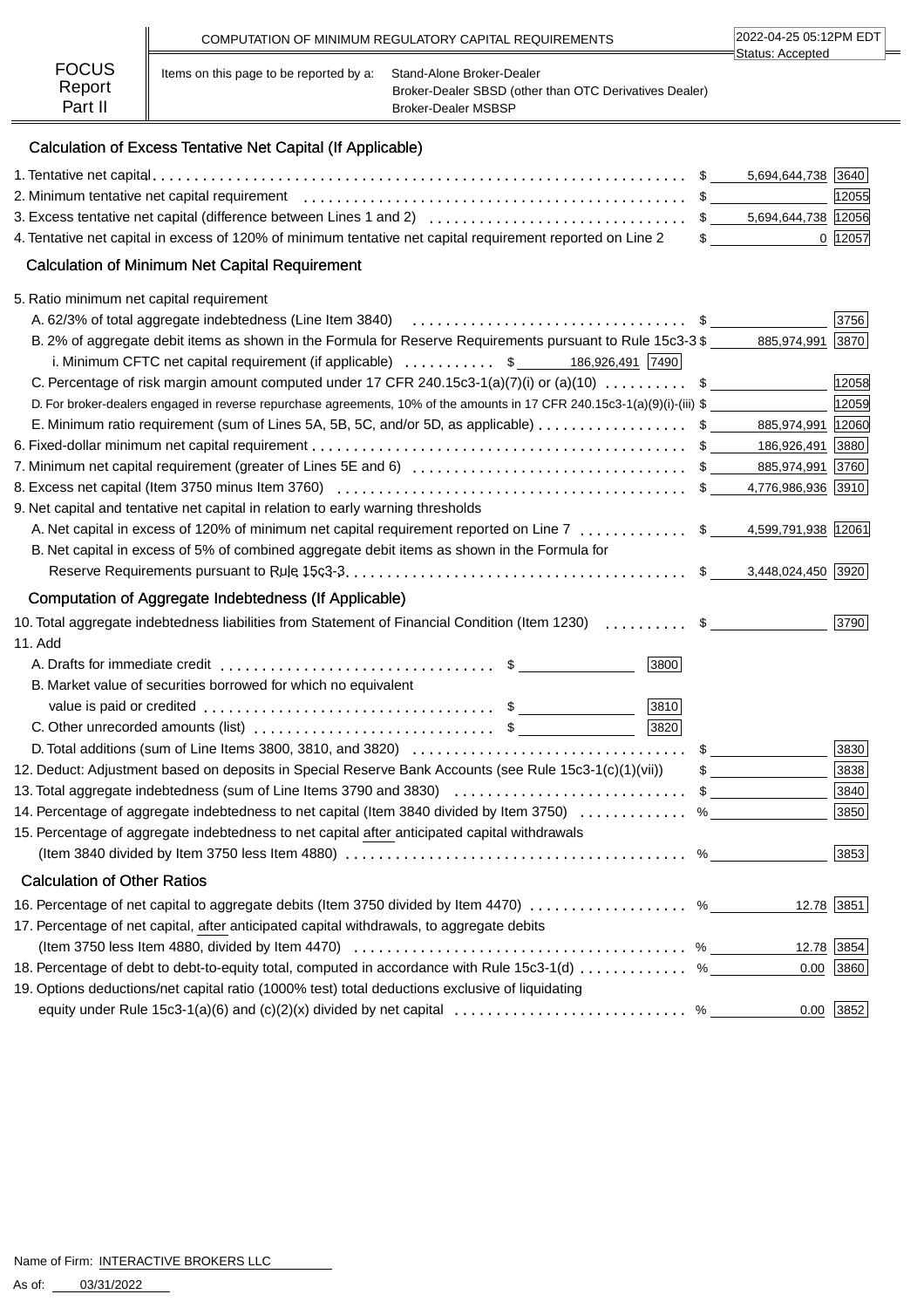| <b>FOCUS</b><br>Stand-Alone Broker-Dealer<br>Items on this page to be reported by a:<br>Report<br><b>Broker-Dealer SBSD</b><br>Part II<br><b>Broker-Dealer MSBSP</b> |  | COMPUTATION FOR DETERMINATION OF CUSTOMER RESERVE REQUIREMENTS | 2022-04-25 05:12PM EDT<br>Status: Accepted |
|----------------------------------------------------------------------------------------------------------------------------------------------------------------------|--|----------------------------------------------------------------|--------------------------------------------|
|                                                                                                                                                                      |  |                                                                |                                            |

### CREDIT BALANCES

| 1. Free credit balances and other credit balances in customers'                                                                                                                                                                                                                                                                                                                                                                                                                            |                        |
|--------------------------------------------------------------------------------------------------------------------------------------------------------------------------------------------------------------------------------------------------------------------------------------------------------------------------------------------------------------------------------------------------------------------------------------------------------------------------------------------|------------------------|
| 49,351,435,376 4340                                                                                                                                                                                                                                                                                                                                                                                                                                                                        |                        |
| 2. Monies borrowed collateralized by securities carried for the accounts<br>3,819,565,982 4350                                                                                                                                                                                                                                                                                                                                                                                             |                        |
| 3. Monies payable against customers' securities loaned (see Note C) $\cdots \cdots \cdots \cdots \cdots$ 6,891,684,742 4360                                                                                                                                                                                                                                                                                                                                                                |                        |
| 4. Customers' securities failed to receive (see Note D) $\cdots$ \$<br>46,969,864 4370                                                                                                                                                                                                                                                                                                                                                                                                     |                        |
| 5. Credit balances in firm accounts which are attributable to<br>$0$ 4380                                                                                                                                                                                                                                                                                                                                                                                                                  |                        |
| 6. Market value of stock dividends, stock splits and similar distributions                                                                                                                                                                                                                                                                                                                                                                                                                 |                        |
| 0 4390                                                                                                                                                                                                                                                                                                                                                                                                                                                                                     |                        |
| 7.** Market value of short security count differences over 30 calendar days old \$<br>0 4400                                                                                                                                                                                                                                                                                                                                                                                               |                        |
| 8. ** Market value of short securities and credits (not to be offset by longs or by<br>17,029,857 4410                                                                                                                                                                                                                                                                                                                                                                                     |                        |
| 9. Market value of securities which are in transfer in excess of 40 calendar days<br>and have not been confirmed to be in transfer by the transfer agent or                                                                                                                                                                                                                                                                                                                                |                        |
| 0 4420                                                                                                                                                                                                                                                                                                                                                                                                                                                                                     |                        |
|                                                                                                                                                                                                                                                                                                                                                                                                                                                                                            |                        |
| 11. TOTAL CREDITS (sum of Lines 1-10) (also contained a series of the series of the series of the series of th                                                                                                                                                                                                                                                                                                                                                                             | 4430<br>60,176,378,030 |
| <b>DEBIT BALANCES</b>                                                                                                                                                                                                                                                                                                                                                                                                                                                                      |                        |
| 12.** Debit balances in customers' cash and margin accounts excluding unsecured<br>accounts and accounts doubtful of collection (see Note E) $\ldots \ldots \ldots \ldots \ldots \ldots \ldots$<br>36,435,126,806 4440                                                                                                                                                                                                                                                                     |                        |
| 13. Securities borrowed to effectuate short sales by customers and securities borrowed                                                                                                                                                                                                                                                                                                                                                                                                     |                        |
| to make delivery on customers' securities failed to deliver $\cdots \cdots \cdots \cdots \cdots \cdots$ \$<br>4,042,224,770 4450                                                                                                                                                                                                                                                                                                                                                           |                        |
| 14. Failed to deliver of customers' securities not older than 30 calendar days \$<br>1,831,982 4460                                                                                                                                                                                                                                                                                                                                                                                        |                        |
| 15. Margin required and on deposit with the Options Clearing Corporation for all<br>option contracts written or purchased in customer accounts (see Note F) $\ldots \ldots \ldots$<br>3,819,565,982 4465                                                                                                                                                                                                                                                                                   |                        |
| under section 17A of the Act (15 U.S.C. 78q-1) or a derivatives clearing organization<br>registered with the Commodity Futures Trading Commission under section 5b of the Commodity<br>Exchange Act (7 U.S.C. 7a-1) related to the following types of positions written, purchased<br>or sold in customer accounts: (1) security futures products and (2) futures contracts<br>(and options thereon) carried in a securities account pursuant to an SRO portfolio mar-<br>0 4467<br>0 4469 |                        |
|                                                                                                                                                                                                                                                                                                                                                                                                                                                                                            |                        |
| 19.** Less 3% (for alternative method only - see Rule 15c3-1(a)(1)(ii)) (3% x Line Item 4470) \$(                                                                                                                                                                                                                                                                                                                                                                                          | 44,298,749,540 4470    |
|                                                                                                                                                                                                                                                                                                                                                                                                                                                                                            | 1,328,962,486) 4471    |
| <b>RESERVE COMPUTATION</b>                                                                                                                                                                                                                                                                                                                                                                                                                                                                 | 42,969,787,054<br>4472 |
|                                                                                                                                                                                                                                                                                                                                                                                                                                                                                            |                        |
|                                                                                                                                                                                                                                                                                                                                                                                                                                                                                            | 4480 <br>0<br> 4490    |
| 23. If computation is made monthly as permitted, enter 105% of                                                                                                                                                                                                                                                                                                                                                                                                                             | 17,206,590,976         |
|                                                                                                                                                                                                                                                                                                                                                                                                                                                                                            | 4500                   |
| 24. Amount held on deposit in "Reserve Bank Account(s)", including                                                                                                                                                                                                                                                                                                                                                                                                                         |                        |
| 16,325,999,922 4505 value of qualified securities, at end of reporting period \$<br>\$                                                                                                                                                                                                                                                                                                                                                                                                     | 17,996,959,597 4510    |
| 25. Amount of deposit (or withdrawal) including                                                                                                                                                                                                                                                                                                                                                                                                                                            |                        |
| \$                                                                                                                                                                                                                                                                                                                                                                                                                                                                                         | $(463, 727, 369)$ 4520 |
| 26. New amount in Reserve Bank Account(s) after adding deposit or subtracting withdrawal including                                                                                                                                                                                                                                                                                                                                                                                         |                        |
| \$                                                                                                                                                                                                                                                                                                                                                                                                                                                                                         | 4530<br>17,533,232,228 |
|                                                                                                                                                                                                                                                                                                                                                                                                                                                                                            | 4540<br>04/01/22       |
| <b>FREQUENCY OF COMPUTATION</b>                                                                                                                                                                                                                                                                                                                                                                                                                                                            |                        |
| 4332<br>4333<br>Monthly<br>4334<br>28. Daily<br>Weekly<br>X                                                                                                                                                                                                                                                                                                                                                                                                                                |                        |
|                                                                                                                                                                                                                                                                                                                                                                                                                                                                                            |                        |

\*\* In the event the Net Capital Requirement is computed under the alternative method, this "Reserve Formula" shall be prepared in accordance with the requirements of paragraph (a)(1)(ii) of Rule 15c3-1.

References to notes in this section refer to the notes to 17 CFR 240.15c3-1a.

Name of Firm: INTERACTIVE BROKERS LLC

03/31/2022 As of: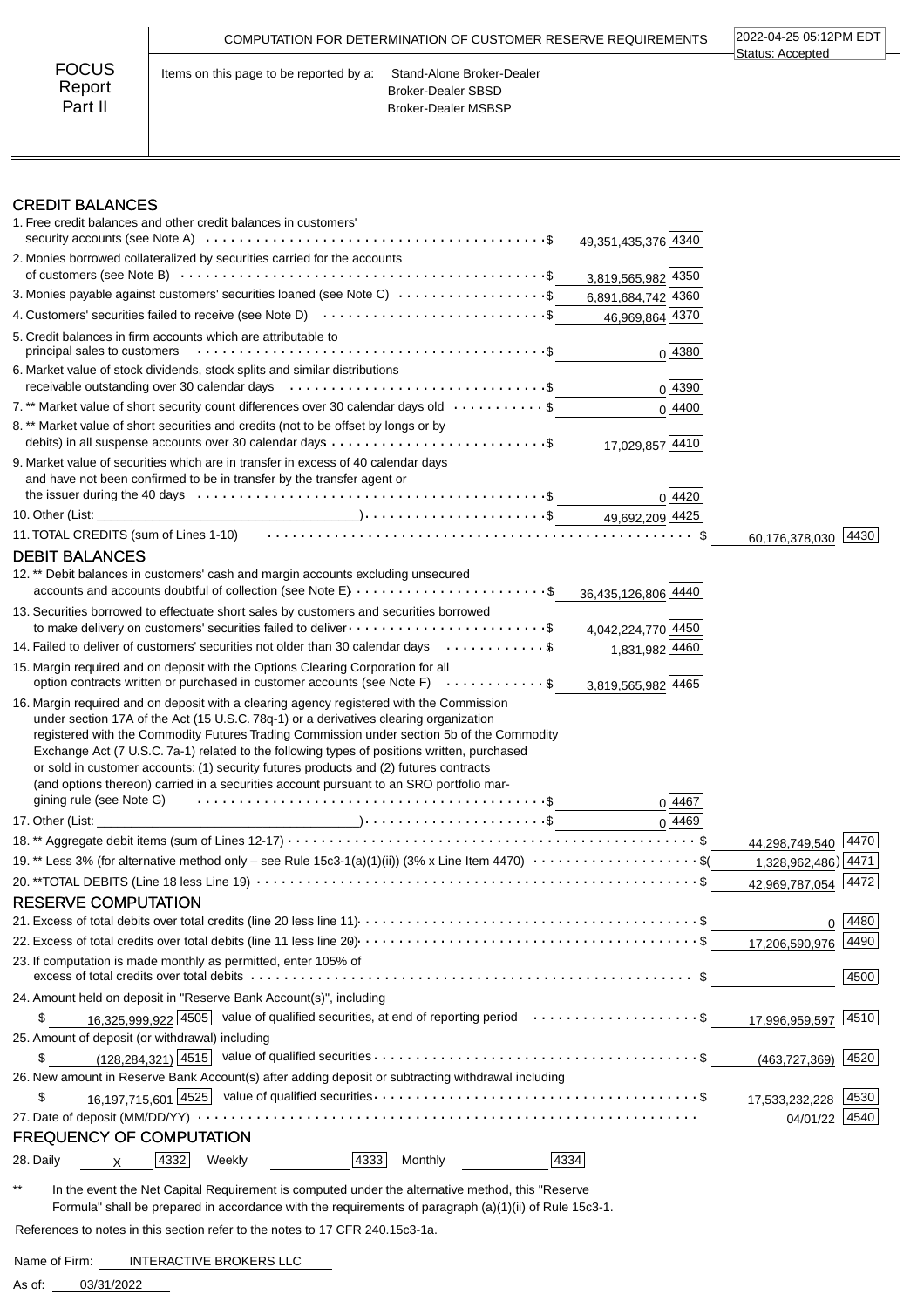Part II | Items on this page to be reported by: Futures Commission Merchant

## SEGREGATION REQUIREMENTS

| 1. Net ledger balance                                                                                                                                                                                                                                                                                                                                                                                                                                                                                                      |                                            |
|----------------------------------------------------------------------------------------------------------------------------------------------------------------------------------------------------------------------------------------------------------------------------------------------------------------------------------------------------------------------------------------------------------------------------------------------------------------------------------------------------------------------------|--------------------------------------------|
| A. Cash                                                                                                                                                                                                                                                                                                                                                                                                                                                                                                                    | 8,184,280,530 7010                         |
| B. Securities (at market) $\cdots$ $\cdots$ $\cdots$ $\cdots$ $\cdots$ $\cdots$ $\cdots$ $\cdots$ $\cdots$ $\cdots$ $\cdots$ $\cdots$ $\cdots$ $\cdots$ $\cdots$                                                                                                                                                                                                                                                                                                                                                           | $0$   $7020$                               |
|                                                                                                                                                                                                                                                                                                                                                                                                                                                                                                                            | 308,220,739 7030                           |
| 3. Exchange traded options                                                                                                                                                                                                                                                                                                                                                                                                                                                                                                 |                                            |
|                                                                                                                                                                                                                                                                                                                                                                                                                                                                                                                            | 832,699,469 7032                           |
| B. Deduct market value of open option contracts granted (sold) on a contract market $\cdots\cdots\cdots\cdots\cdots\cdots$                                                                                                                                                                                                                                                                                                                                                                                                 | 723,610,618) 7033                          |
|                                                                                                                                                                                                                                                                                                                                                                                                                                                                                                                            | 8,601,590,120 7040                         |
| 5. Accounts liquidating to a deficit and accounts with debit balances                                                                                                                                                                                                                                                                                                                                                                                                                                                      |                                            |
| - gross amount \\contract \\contract \\contract \\contract \\contract \\contract \\contract \\contract \\contract \\contract \\contract \\contract \\contract \\contract \\contract \\contract \\contract \\contract \\contrac                                                                                                                                                                                                                                                                                             |                                            |
| Less: amount offset by customer owned securities volto contract to set of the contract of the contract of the contract of the contract of the contract of the contract of the contract of the contract of the contract of the                                                                                                                                                                                                                                                                                              | $_0$ ) $\boxed{7047}$ \$<br>1,089,109 7050 |
|                                                                                                                                                                                                                                                                                                                                                                                                                                                                                                                            | 8,602,679,229 7060                         |
| FUNDS IN SEGREGATED ACCOUNTS                                                                                                                                                                                                                                                                                                                                                                                                                                                                                               |                                            |
| 7. Deposited in segregated funds bank accounts                                                                                                                                                                                                                                                                                                                                                                                                                                                                             |                                            |
| A. Cash                                                                                                                                                                                                                                                                                                                                                                                                                                                                                                                    | 996,131,126 7070                           |
| B. Securities representing investments of customers' funds (at market)<br>$\cdots$ $\cdots$ $\cdots$ $\cdots$ $\cdots$ $\cdots$ $\cdots$ $\cdots$ $\cdots$ $\cdots$ $\cdots$ $\cdots$ $\cdots$ $\cdots$                                                                                                                                                                                                                                                                                                                    | 5,195,355,082 7080                         |
|                                                                                                                                                                                                                                                                                                                                                                                                                                                                                                                            | $0$ 7090                                   |
| 8. Margins on deposit with derivatives clearing organizations of contract markets                                                                                                                                                                                                                                                                                                                                                                                                                                          |                                            |
| A. Cash                                                                                                                                                                                                                                                                                                                                                                                                                                                                                                                    | 829,346,758 7100                           |
| B. Securities representing investments of customers' funds (at market)<br>$\cdots$ $\cdots$ $\cdots$ $\cdots$ $\cdots$ $\cdots$ $\cdots$ $\cdots$ $\cdots$ $\cdots$ $\cdots$ $\cdots$ $\cdots$ $\cdots$                                                                                                                                                                                                                                                                                                                    | 1,710,336,766 7110                         |
|                                                                                                                                                                                                                                                                                                                                                                                                                                                                                                                            | $0$ 7120                                   |
|                                                                                                                                                                                                                                                                                                                                                                                                                                                                                                                            | $(31,253,080)$ 7130                        |
| 10. Exchange traded options                                                                                                                                                                                                                                                                                                                                                                                                                                                                                                |                                            |
|                                                                                                                                                                                                                                                                                                                                                                                                                                                                                                                            | 832,699,469 7132                           |
| B. Value of open short option contracts with context to contract the contracts of the context of the state of $\mathcal{S}$ <sup>(</sup>                                                                                                                                                                                                                                                                                                                                                                                   | 723,610,616) 7133                          |
| 11. Net equities with other FCMs                                                                                                                                                                                                                                                                                                                                                                                                                                                                                           |                                            |
| A. Net liquidating equity                                                                                                                                                                                                                                                                                                                                                                                                                                                                                                  | $0^{7140}$                                 |
| B. Securities representing investments of customers' funds (at market)<br>$\cdots$ $\cdots$ $\cdots$ $\cdots$ $\cdots$ $\cdots$ $\cdots$ $\cdots$ $\cdots$ $\cdots$ $\cdots$ $\cdots$ $\cdots$ $\cdots$ $\cdots$ $\cdots$ $\cdots$ $\cdots$ $\cdots$ $\cdots$                                                                                                                                                                                                                                                              | $0$ 7160                                   |
|                                                                                                                                                                                                                                                                                                                                                                                                                                                                                                                            | $0$ 7170                                   |
| $\overline{\phantom{a}}$ $\overline{\phantom{a}}$ $\overline{\phantom{a}}$ $\overline{\phantom{a}}$ $\overline{\phantom{a}}$ $\overline{\phantom{a}}$ $\overline{\phantom{a}}$ $\overline{\phantom{a}}$ $\overline{\phantom{a}}$ $\overline{\phantom{a}}$ $\overline{\phantom{a}}$ $\overline{\phantom{a}}$ $\overline{\phantom{a}}$ $\overline{\phantom{a}}$ $\overline{\phantom{a}}$ $\overline{\phantom{a}}$ $\overline{\phantom{a}}$ $\overline{\phantom{a}}$ $\overline{\$<br>12. Segregated funds on hand (describe: | $0$ 7150                                   |
|                                                                                                                                                                                                                                                                                                                                                                                                                                                                                                                            | 8,809,005,505 7180                         |
|                                                                                                                                                                                                                                                                                                                                                                                                                                                                                                                            | 206,326,276 7190                           |
| 155,000,000 7194                                                                                                                                                                                                                                                                                                                                                                                                                                                                                                           |                                            |
| 16. Excess (deficiency) funds in segregation over (under) Management Target Amount Excess  \$                                                                                                                                                                                                                                                                                                                                                                                                                              | 51,326,276 7198                            |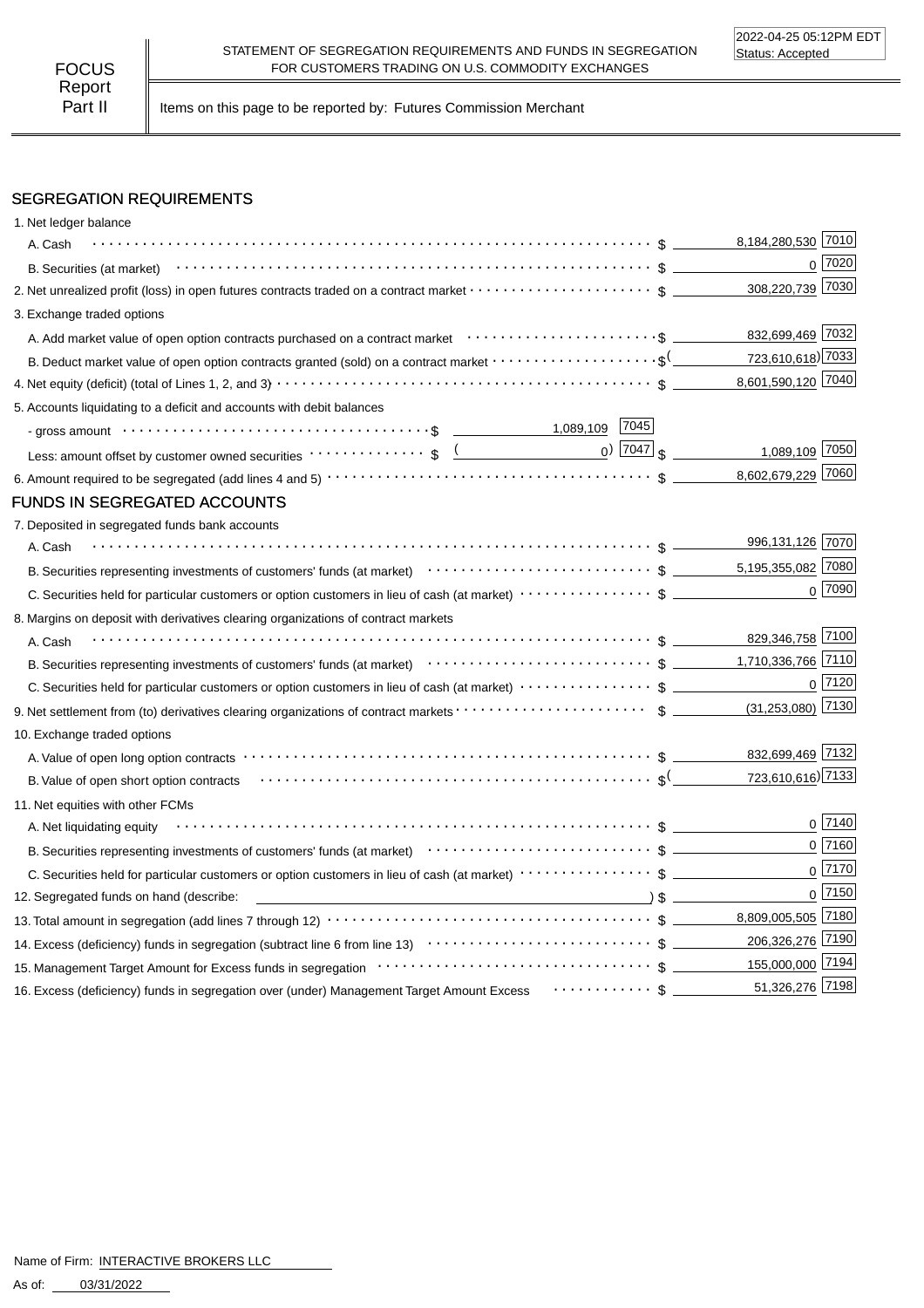### STATEMENT OF SECURED AMOUNTS AND FUNDS HELD IN SEPARATE ACCOUNTS FOR FOREIGN FUTURES FOCUS IN SEPARATE ACCOUNTS FOR FOREIGN FUTURES<br>Report

Part II | Items on this page to be reported by a: Futures Commission Merchant

#### FOREIGN FUTURES AND FOREIGN OPTIONS SECURED AMOUNTS

| Amount required to be set aside pursuant to law, rule or regulation of a foreign government                      |             |                  | 7305 |
|------------------------------------------------------------------------------------------------------------------|-------------|------------------|------|
| 1. Net ledger balance - Foreign futures and foreign option trading - All Customers                               |             |                  |      |
| A. Cash                                                                                                          |             | 520,327,291      | 7315 |
| B. Securities (at market)                                                                                        |             |                  | 7317 |
| 2. Net unrealized profit (loss) in open futures contracts traded on a foreign board of trade \$                  |             | 31,598,346 7325  |      |
| 3. Exchange traded options                                                                                       |             |                  |      |
| A. Market value of open option contracts purchased on a foreign board of trade\$                                 |             | 104,690          | 7335 |
| B. Market value of open contracts granted (sold) on a foreign board of trade \$                                  |             | (25, 730)        | 7337 |
|                                                                                                                  |             | 552,004,597 7345 |      |
| 5. Accounts liquidating to a deficit and accounts with                                                           |             |                  |      |
|                                                                                                                  | 4,038 7351  |                  |      |
| Less: amount offset by customer owned securities \$                                                              | $ 7352 $ \$ | 4,038 7354       |      |
| 6. Amount required to be set aside as the secured amount - Net Liquidating Equity Method (add lines 4 and 5)  \$ |             | 552,008,635      | 7355 |
| 7. Greater of amount required to be set aside pursuant to foreign jurisdiction (above) or line 6. \$             |             | 552,008,635 7360 |      |